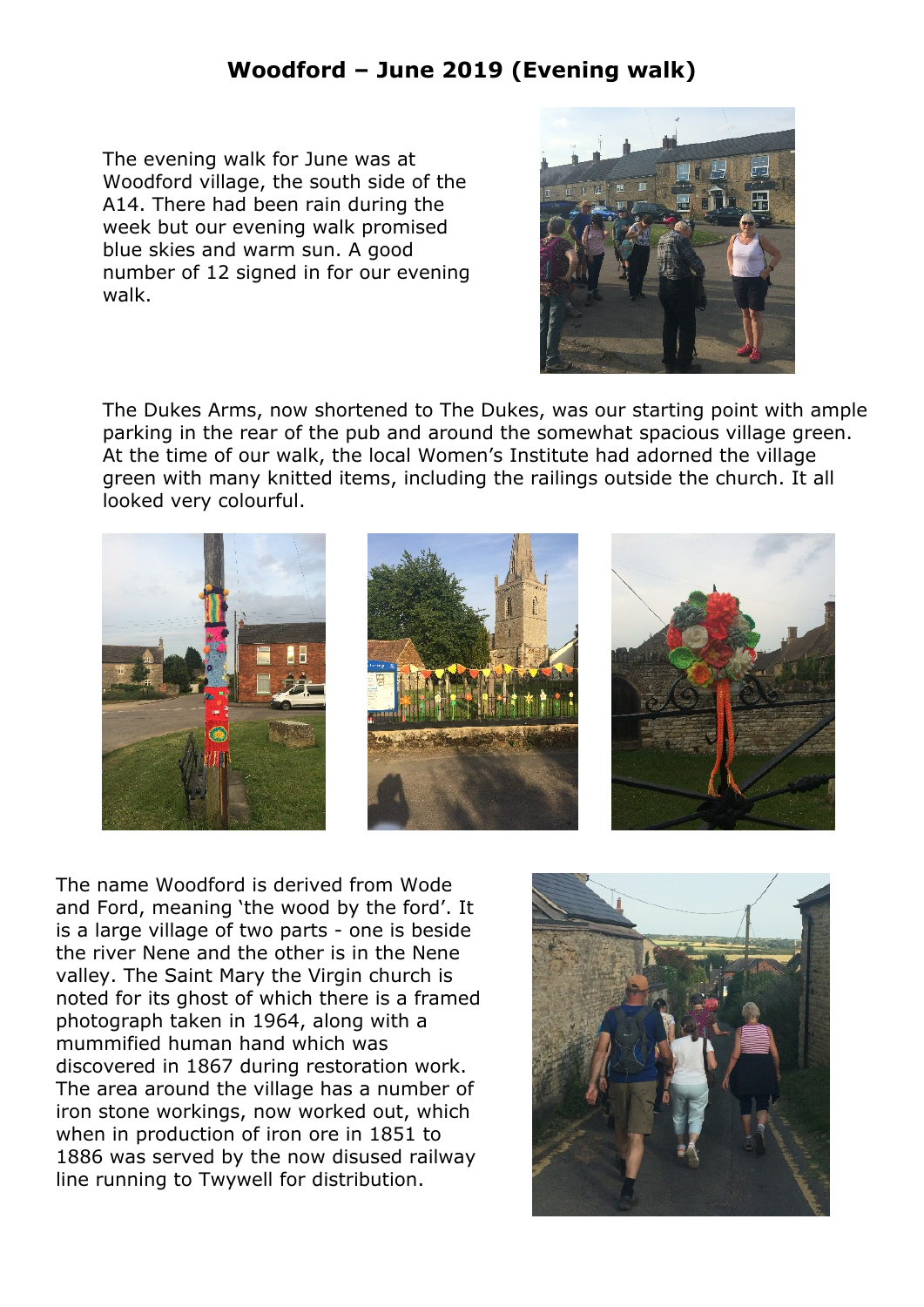Leaving the village we walked downhill through some lovely Collyweston stone cottages. An easy walk across a grassy meadow led us to a hedge-lined path with shoulder high vegetation, much of which was stinging nettles. Recent rains had given the verbiage a boost and it was now well equipped to give us a bad time. After much bashing with sticks, the 100 yard corridor was beaten into submission. We got away lightly with relatively few stings considering our ordeal.



Emerging onto a concrete farm track the walking was easy for a few hundred yards. Now crossing over the disused railway track we reached Woodford Mill, famous for its tea shop, unfortunately closed at this time. Across from this was Willy Watts Marina with its moorings and day boat hire. The bridge over the river Nene is very narrow here with no footpath. While crossing, notice was taken of the scissor lock gates on the right, but now a quick turn to the left through a swing gate brought us safely to the track around the Kineswell Lake.

Our journey circumvented the water, twisting and turning, and finally brought us back to Woodford Mill. Retracing our way along the farm road, an alternative route to avoid the notorious stinging nettle alley was found using a path through a field of sheep.



The steep climb uphill back into the village wasn't so bad with the thought of a rewarding drink in The Dukes, where we were quickly served with refreshment and food. The beer garden at the rear is made up of a number of covered seating areas some giving privacy, others having a theme.